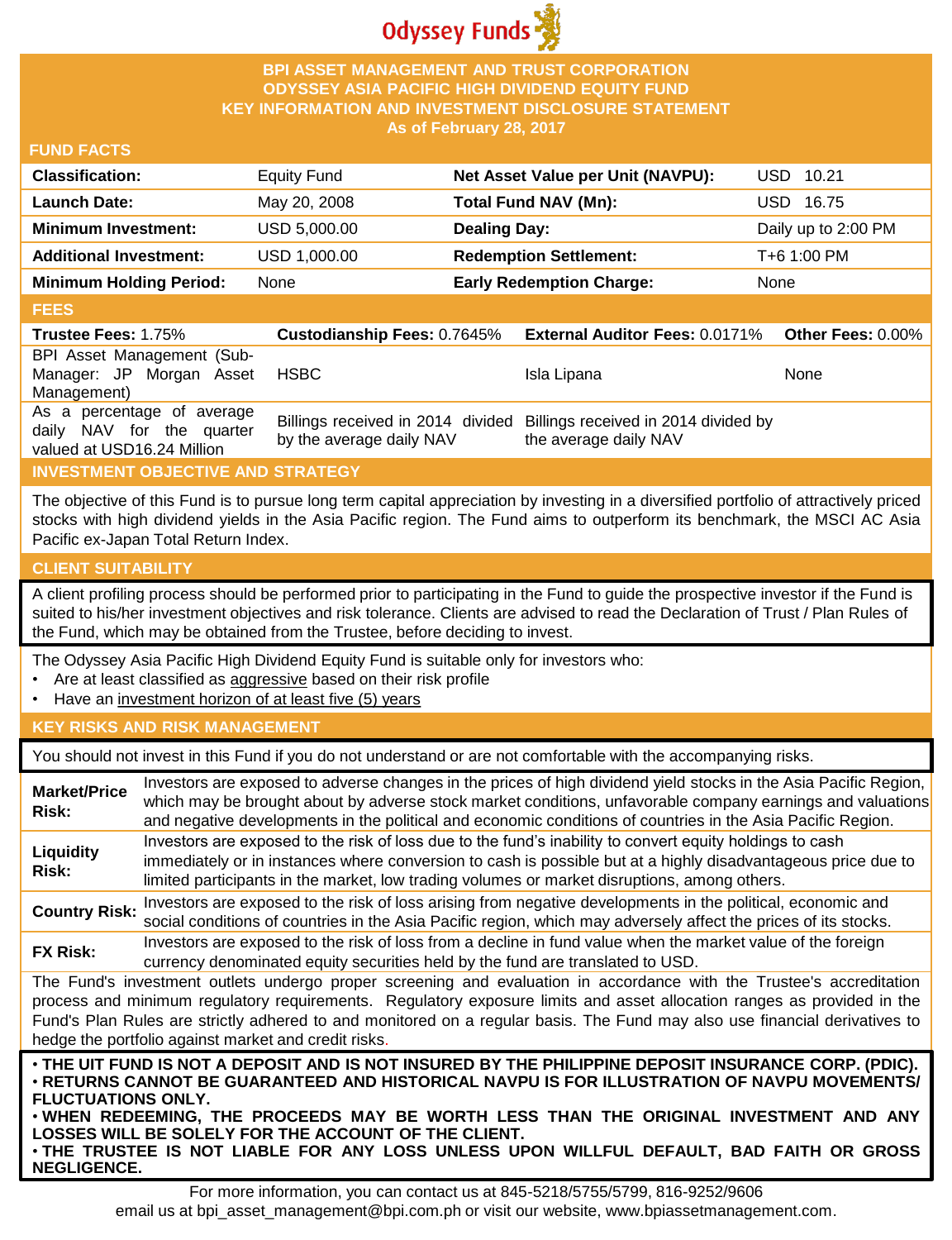#### **FUND PERFORMANCE AND STATISTICS AS OF FEBRUARY 28, 2017**

(Purely for reference purposes and is not a guarantee of future results)



Benchmark\* : MSCI AC Asia Pacific ex-Japan Total Return Index

| <b>CUMULATIVE PERFORMANCE (%) 1</b>    |       |         |         |             |         |                   |
|----------------------------------------|-------|---------|---------|-------------|---------|-------------------|
|                                        | 1 mo  | 3 mos   | 6 mos   | <b>1 YR</b> | 3 YRS   | S.I. <sup>5</sup> |
| Fund                                   | 2.61  | 5.26    | 0.69    | 16.29       | 6.69    | 2.10              |
| <b>Benchmark</b>                       | 3.44  | 8.20    | 5.91    | 27.92       | 9.73    | 20.76             |
| <b>ANNUALIZED PERFORMANCE (%) 1</b>    |       |         |         |             |         |                   |
|                                        | 1 YR  | 2 YRS   | 3 YRS   | 4 YRS       | 5 YRS   | S.I. <sup>5</sup> |
| Fund                                   | 16.29 | $-2.00$ | 2.18    | $-0.89$     | 0.78    | 0.24              |
| <b>Benchmark</b>                       | 27.92 | 0.56    | 3.14    | 2.10        | 3.49    | 2.17              |
| <b>CALENDAR YEAR PERFORMANCE (%) 1</b> |       |         |         |             |         |                   |
|                                        | YTD   | 2015    | 2014    | 2013        | 2012    | 2011              |
| Fund                                   | 6.47  | 3.45    | $-9.91$ | 7.08        | $-5.41$ | 21.10             |
| <b>Benchmark</b>                       | 9.96  | 6.18    | $-9.47$ | 3.71        | 2.65    | 22.75             |

## **PORTFOLIO COMPOSITION**

| <b>Allocation</b>                                   | % of Fund     |
|-----------------------------------------------------|---------------|
| <b>Equities</b>                                     | 97.66         |
| Cash                                                | 2.95          |
| Time deposits and money market                      |               |
| Other receivables - net of liabilities <sup>6</sup> | $-0.61$       |
| <b>Top Five Sector Holdings</b>                     | % of Equities |
| <b>Financials</b>                                   | 38.20         |
| Industrials                                         | 11.93         |
| Utilities                                           | 10.42         |
| Information Technology                              | 7.94          |
| Energy                                              | 6.52          |
| <b>Top Five Country Weightings</b>                  | % of Equities |
| China                                               | 22.88         |
| Australia                                           | 20.44         |
| Korea                                               | 15.54         |
| Hong Kong                                           | 12.74         |
| Thailand                                            | 9.94          |

| <b>NAVPU</b> over the past 12 months     |       |
|------------------------------------------|-------|
| Highest                                  | 10.35 |
| Lowest                                   | 8.78  |
| <b>STATISTICS</b>                        |       |
| Portfolio Beta                           | 0.93  |
| Volatility, Past 1 Year (%) <sup>2</sup> | 12.36 |
| Sharpe Ratio <sup>3</sup>                | 1.20  |
| Information Ratio <sup>4</sup>           | -1.64 |
| <b>Current Number of Holdings</b>        | 68    |

# <sup>1</sup>Returns are net of fees.

<sup>2</sup>Measures the degree to which the Fund fluctuates vis-à-vis its average return over a period of time.

<sup>3</sup>Used to characterize how well the return of a Fund compensates the investor for the level of risk taken. The higher the number, the better.

<sup>4</sup>Measures reward-to-risk efficiency of the portfolio relative to the benchmark. The higher the number, the higher the reward per unit of risk.

<sup>5</sup>Since inception.

6 Includes accrued income, investment securities purchased, accrued expenses, etc.

\*Declaration of Trust is available upon request through branch of account.

# **TOP TEN HOLDINGS**

| <b>Name</b>                  | % of Equities |
|------------------------------|---------------|
| Korea Electric Power         | 5.37          |
| Bangkok Bank Public Company  | 4.99          |
| <b>CK Hutchison Holdings</b> | 4.83          |
| <b>HSBC Holdings</b>         | 4.78          |
| LG Uplus                     | 4.67          |
| China Mobile                 | 4.54          |
| Yuanta Financial Holdings    | 2.99          |
| DBS Group Holdings           | 2.77          |
| <b>QBE Insurance Group</b>   | 2.74          |
| Huaneng Power International  | 2.73          |

# **RELATED PARTY TRANSACTIONS\***

The Fund has no transactions and outstanding investments with entities related to BPI Asset Management and Trust Corporation (BPI AMTC).

\* Related party in accordance with BPI AMTC's internal policy.